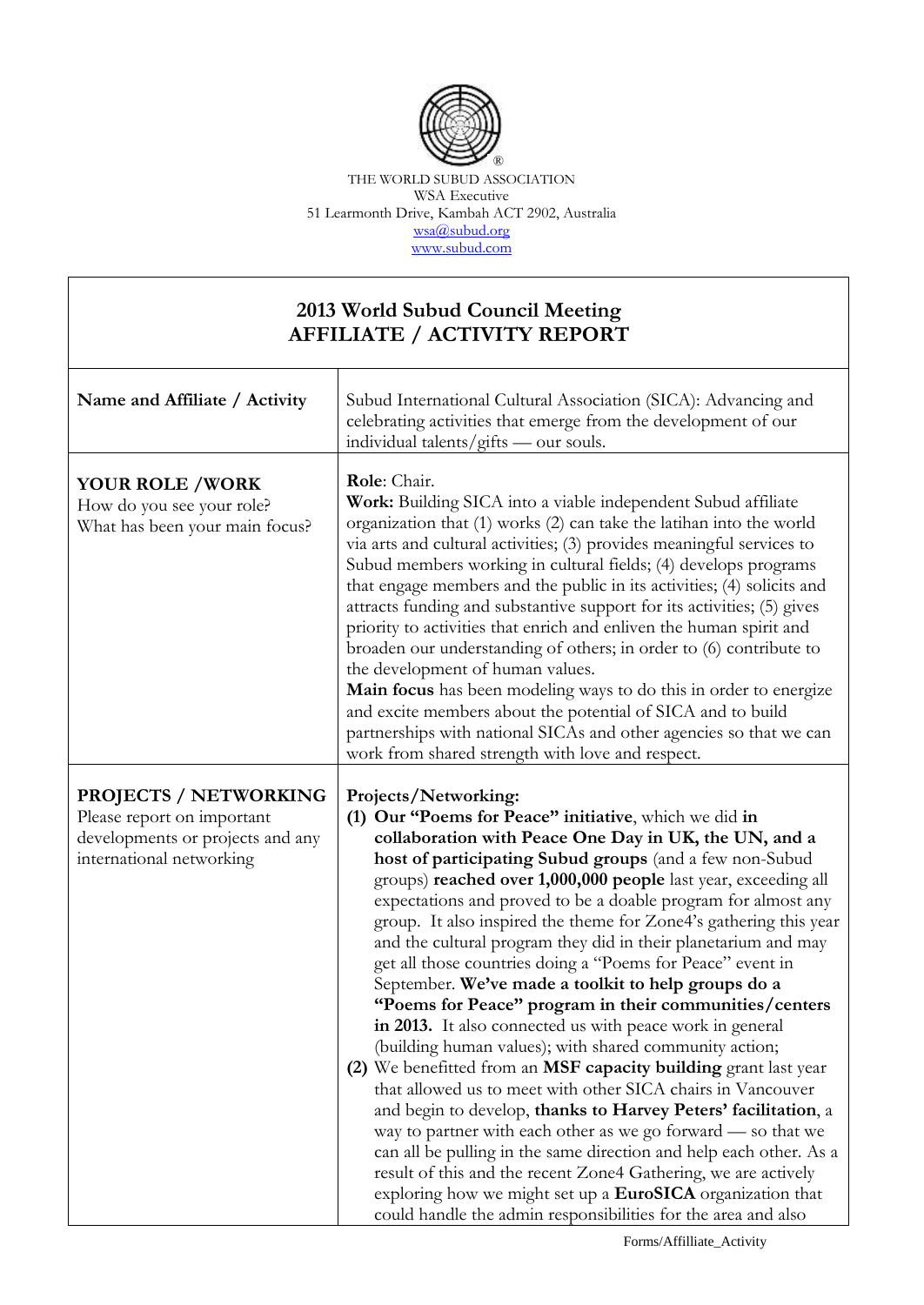|                                                                                                                                                             | serve as a pipeline for information, networking, grants, etc. via<br>the European Cultural Commission.<br>(3) We have received two grants so far this year, one from GHFP<br>that helped us go to Zone 4's gathering to continue building the<br>organization of SICA and its connection to ordinary members<br>and another from City of Austin Cultural Arts Commission<br>in support of our Poems for Peace event in Austin for 2013.<br>(4) Our 5x7 Art Auction raised close to \$1000.00 for us last year.<br>(5) Our subscriber base for the SICA Update is growing, and<br>Constant Contact gave us an Award for being among the<br>groups of their customers who have a 50% or more open rate<br>for our emails.<br>(6) Initiated Affiliate Member program modeled after SDIA and<br>SDIA helped us with this.<br>(7) We've added three people to the Board, bringing more talent<br>to the table and increasing our networking range: Rosetta<br>Narvaez, a financial expert and former SES chair for Subud<br>USA; Felix Juan Prieto, Senior Public Health Educator for<br>Parkland Hospital in Dallas and former manager of<br>Environmental Health & Human Services Department for City<br>of Dallas; and Halimah Polk, Director of Educational Concepts,<br>expert in teacher training, program management, proposal and<br>grant writing. (Both Felix and Rosario Moir, also on our Board,<br>are originally from Colombia.) Erica Sapir, on our Board, is<br>fluent in French, Italian, English and Hebrew; Rosetta is fluent<br>in Indonesian and English.<br>(8) We're building some exciting programs for next World<br><b>Congress</b> that we hope to discuss/share in Poio. |
|-------------------------------------------------------------------------------------------------------------------------------------------------------------|-------------------------------------------------------------------------------------------------------------------------------------------------------------------------------------------------------------------------------------------------------------------------------------------------------------------------------------------------------------------------------------------------------------------------------------------------------------------------------------------------------------------------------------------------------------------------------------------------------------------------------------------------------------------------------------------------------------------------------------------------------------------------------------------------------------------------------------------------------------------------------------------------------------------------------------------------------------------------------------------------------------------------------------------------------------------------------------------------------------------------------------------------------------------------------------------------------------------------------------------------------------------------------------------------------------------------------------------------------------------------------------------------------------------------------------------------------------------------------------------------------------------------------------------------------------------------------------------------------------------------------------------------------------------------------------------------|
| <b>STRENGTHS</b> /<br><b>WEAKNESSES</b><br>What are the strengths and<br>weaknesses of your affiliate /<br>activity at this time?                           | <b>Strengths:</b> Vision, Energy, Experience and Enthusiasm. We've<br>been blessed with the "mojo" so to speak. The real-world<br>professional know-how, vision, and experience required to do all<br>this — as well as strong inner commitment to the latihan and<br>Bapak's guidance — is within every member of our board.<br>Weaknesses: (1) Funds. Because she has the time, the chair is<br>functioning as both a full-time volunteer Executive Director and<br>Chair. We should have the funds to hire an ED in the future, but at<br>present do not have the funds. It's unrealistic to think we will<br>always have such skill sets freely donated. (2) Mind-sets about SICA<br>among national Subud organizations and members that prevent<br>growth.                                                                                                                                                                                                                                                                                                                                                                                                                                                                                                                                                                                                                                                                                                                                                                                                                                                                                                                                 |
| <b>COLLABORATION</b><br>How do you see the possibilities<br>for working with other affiliates /<br>activities? Or for better<br>collaboration with the WSA? | Some things to consider:<br>(1) The source of true human culture, we are told, is within<br>ourselves and develops from our own individual gifts and talents -<br>our souls. Could that mean that<br>SICA has a role to play in helping people tap into their own<br>creativity (facilitating, teaching, advocacy) and that<br>SICA could serve as the talent pool, administratively, for<br>Subud, as the nexus for artists, writers, filmmakers, healers,<br>teachers, entrepreneurs — the talent interface for all manner<br>of projects????<br>(2) Bapak hoped that through SICA, people would develop<br>something new that would touch other people, meaning people not<br>in Subud, through activities that other people could see. Doesn't                                                                                                                                                                                                                                                                                                                                                                                                                                                                                                                                                                                                                                                                                                                                                                                                                                                                                                                                              |